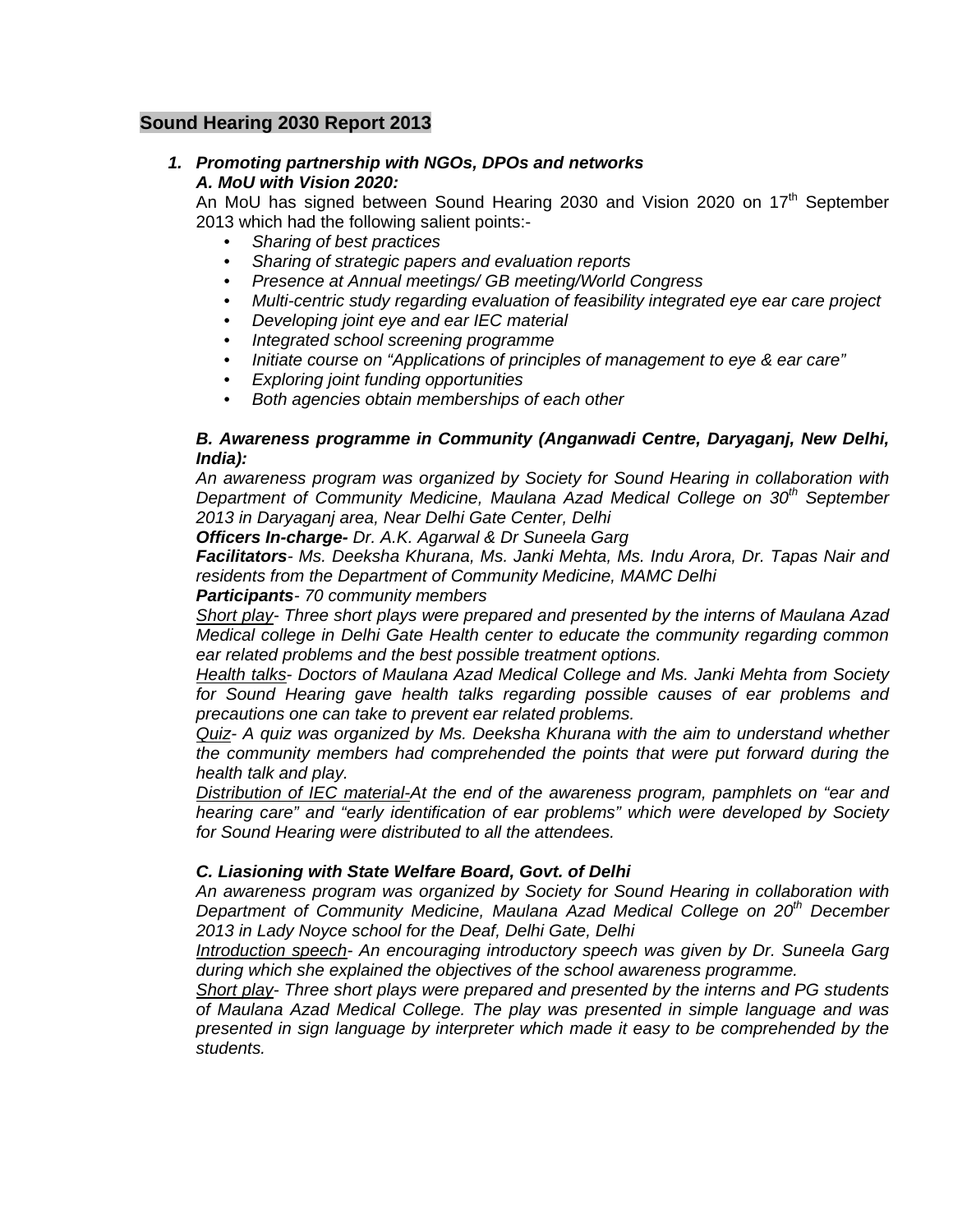*Health talk- Health talk was delivered by doctors of Maulana Azad Medical College regarding possible causes of ear problems and precautions one can take to prevent ear related problems.* 

*Quiz- A quiz was organized with the aim to understand whether the students had comprehended the points that were put forward during the health talk and play.* 

*Speech by Ms. Kiran Gandhi (Deputy Director Disability, Delhi Govt.)& Dr. A.K Agarwal (President, SH 2030)- Ms. Kiran Gandhi appreciated the awareness programme organized by Sound Hearing 2030 and said that such programmes should be organized in the future as well. Dr. Agarwal promised his full medical support to all the students and staff of the school.* 

*Speech by Mr. Umesh Baurai (CBM)- Mr. Umesh expressed that the liasioning between society for sound hearing and social welfare board is a positive step and such collaborative activities should be taken up in the future as well.* 

*Distribution of IEC material- At the end of the awareness program, pamphlets on "ear and hearing care" and "early identification of ear problems" and posters which were developed by Society for Sound Hearing were distributed to all the attendees.* 

*Distribution of refreshments to students- At the end of the awareness programme refreshments were distributed to all the students, teachers and staff members.* 

# *D. Activities of the Indonesian National Committee for Prevention of Hearing Impairment & Deafness (PGPKT) July-December 2013*

*Launching of Distric committees: the Indonesian Committee has been very active, more district committees have been launched all over the country in North Sumatra, Central Celebes, Papua, North Sumatra and East Java, to facilitate community ear and hearing health care in line with the vision and mission of Sound Hearing 2030.* 

*Training of Primary Health Centers staff and Distribution of Ear Examination Kits: routinely, outreach training of doctors and staff of health centers of the districts has been performed from the District or Provincial hospital where there already exist a National Committee working together with the local health Office.* 

*Ear and Hearing Screening of school children. Some doctors do this activity as volunteers during their free time, or weekends. They report this activity through social media with pictures (like Blackberry, Whats App etc), so all other doctors and health workers in other areas all over the country are inspirited to do the same.* 

*Awareness Videos have been developed on tips for Ear health, early identification of hearing in babies, hearing loss in the aged, noise hazard and the danger of Ear Candle treatment and distributed through social media: Face Book and Twitter. The recently launched page on Facebook (see Facebook: Komnas Penanggulangan Gangguan Pendengaran dan Ketulian) has already 10,078 likes.* 

*Record Breaking: Recently (22nd December 2013), on Mother's Day, a Certificate for record*  has been awarded to the Surabaya City Committee in East Java for screening and *cleansing ears of one thousand school children in one day.* 

## *E. Activities of the India National Committee for Prevention of Hearing Impairment & Deafness under NPPCD*

*Inputs provided for strengthening NPPCD under the 12th Five Year plan- Inputs were provided by Dr. Agarwal & Dr. Garg to NPPCD under 12th Plan in terms of:* 

• *Prevention of avoidable hearing loss on account of disease or injury*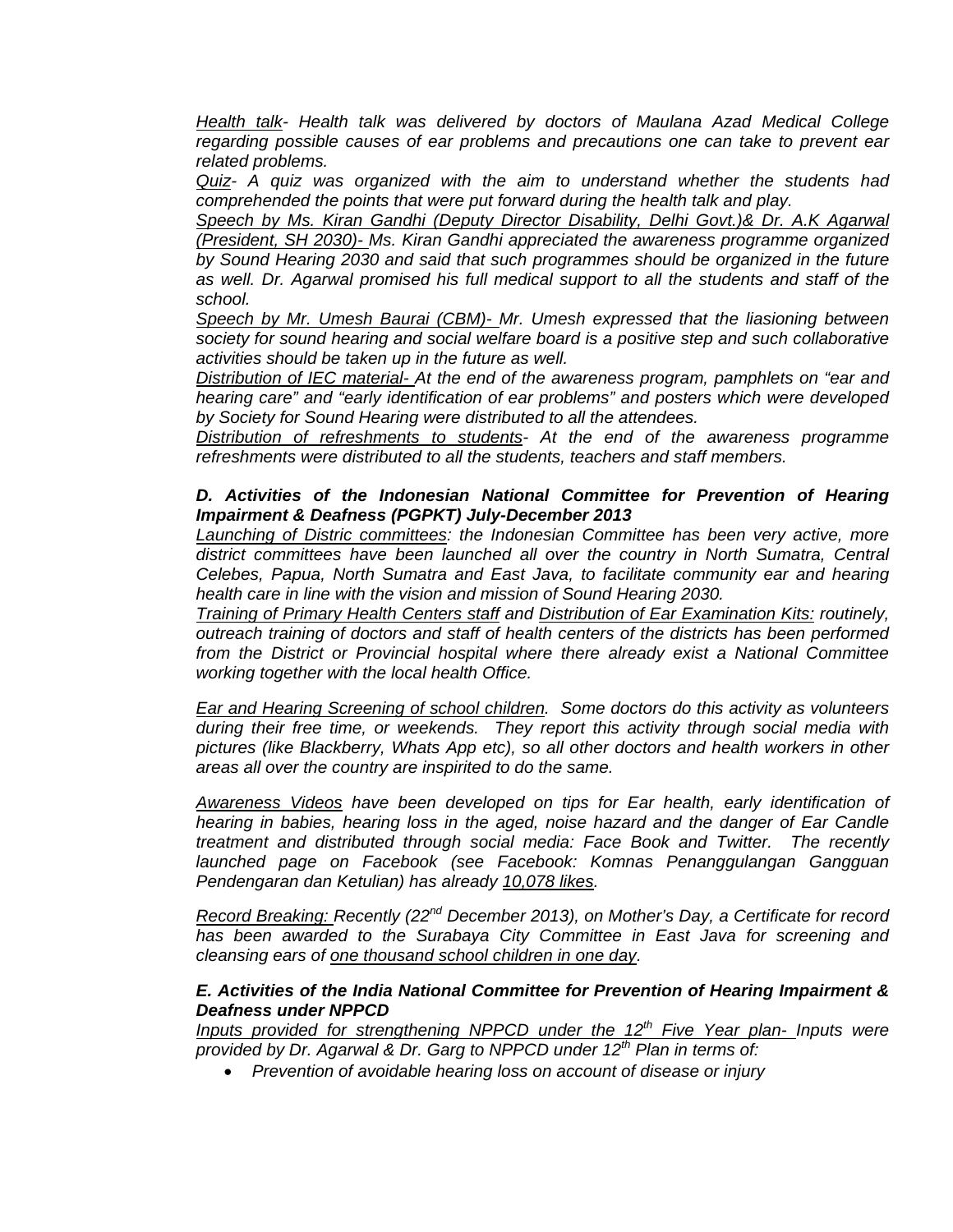- *Early identification, diagnosis and treatment of ear problems responsible for hearing loss and deafness.*
- *To medically rehabilitate persons of all age groups, suffering with deafness.*
- *To strengthen the existing inter-sectoral linkages for continuity of the rehabilitation programme, for persons with deafness.*
- *To develop institutional capacity for ear care services by providing support for equipment, material and training personnel.*

*Strengthening of ENT Departments of selected Medical Colleges under National Programme for Prevention & Control of Deafness- A meeting to discuss modalities for strengthening ENT Departments of selected Medical Colleges in terms of providing equipment, creation or up-gradation of sound treated audiology room and training of trainers etc. was held under the Chairmanship of Dr. S.Y. Kothari, Spl. DG (PH). Dr. Agarwal and Dr. Garg provided their inputs to finalize the selection criteria for Medical Colleges to be upgraded, mechanism to ensure that the ENT Departments of the medical colleges supported by such onetime grant be actively involved in activities under NPPCD and MoU to be drafted.* 

# *2. Partnership with Foundations and commercial vendors ATA Expo 2013:*

*ATA Expo 2013 was an initiative to bring together assistive technology and accessibility expertise products in India under one roof. The expo aimed at creating awareness on technology happenings, accessibility options available for people with disabilities to enhance their education as well as career prospects in par with their peers in society.* 

*Assistive Technology and Accessibility Expo was a collaborative effort designed and organized to provide educators, families, government agencies, disability service organizations and service providers the opportunity to access, feel, and try the latest range of Assistive Technology devices and software. Experts and accessibility consultants also presented the various features of the products during conference sessions.* 

*Dr. Tapas Nair from Dept. of Community Medicine attended the Expo on behalf of SSH. IEC material of SSH was displayed during the Expo.* 

# *Screening camp in collaboration with Alps International:*

*A combined eye and ear screening camp was organized by Alps International in collaboration with Society for Sound Hearing in July 2013. During the camp*  approximately 100 people were screened for ear problems by the ENT doctors of *Maulana Azad Medical College. The services provided at the camp were:-* 

- *Free check-up of patients for eye problem and dispensing medicines wherever required*
- *Free check-up for cataract and referral for surgery*
- *Free check-up of patients for ear problem and dispensing medicines wherever required*
- *Audiometric testing*
- *Fitting of hearing aids*
- *Referral for ear surgeries.*
- *Referral for speech therapy*
- *Family counseling*

*IEC material developed by Society for Sound Hearing was displayed at the camp site.*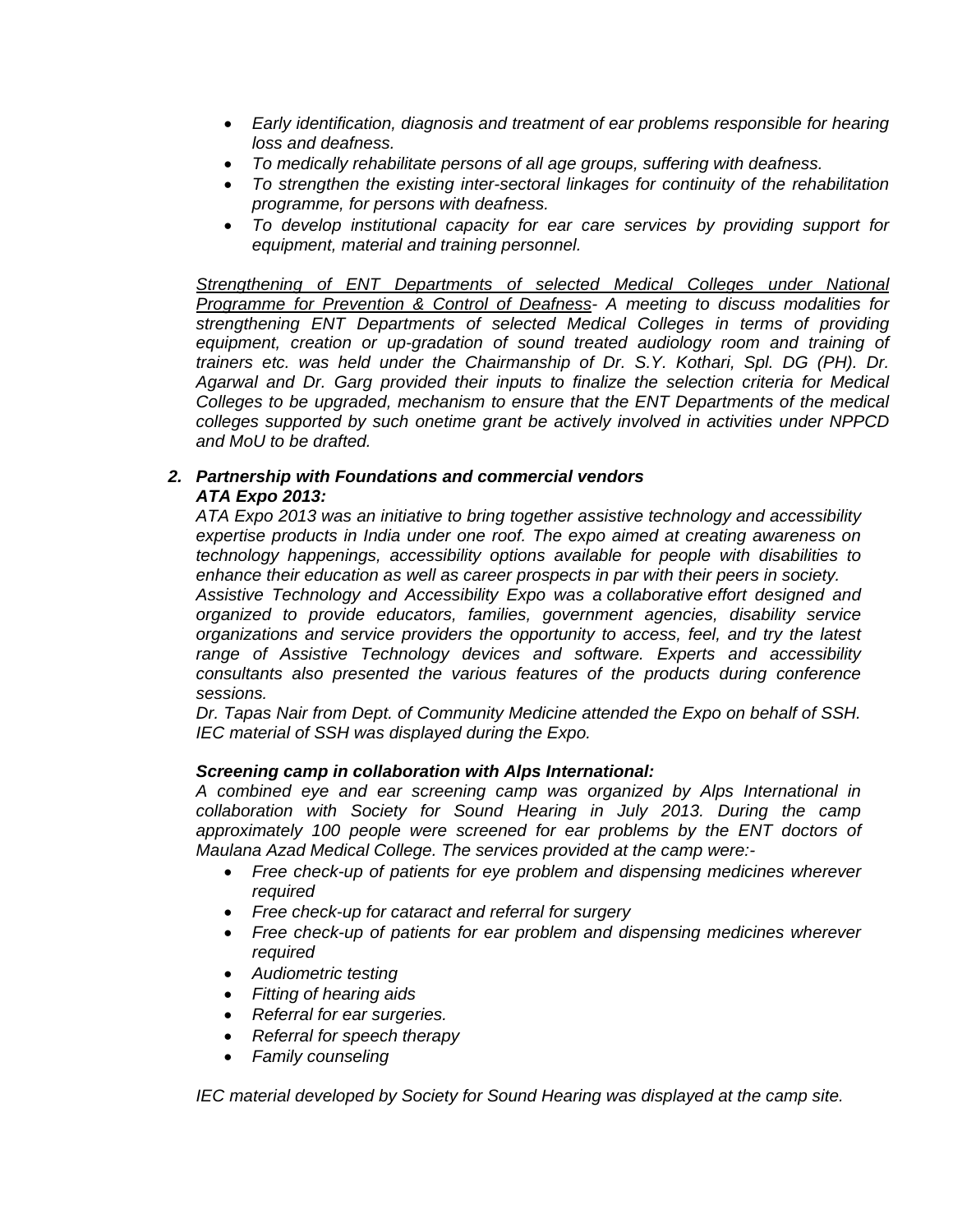### *Institutional membership of Vision 2020:*

*Sound Hearing 2030 obtained institutional membership of Vision 2020 with effect from Oct 2013. An amount of INR 30000/- was paid for the membership.* 

## *3. Administration activity: Appointment & Training of Programme Officer Appointment of Programme Officer:-*

*Sound Hearing 2030 appointed a Programme Officer with effect from 1st Sept. 2013. The job responsibilities of PO included fund raising, preparation for the World Congress, preparation of the EC and GB meeting, networking with national and international stakeholders and implementing the activities of SH 2030.* 

#### *Training of Programme Officer:-*

*Programme Officer attended the Short Course on Public Health Planning for Hearing Impairment s held at Hyderabad, India from 23rd - 27th September, 2013. This course was conducted by The South Asia Centre for Disability Inclusive Development & Research, PHFI in collaboration with International centre for Evidence in Disability, London School of Hygiene & Tropical Medicine (LSHTM).* 

#### *Meeting with CBM representatives:*

 *A meeting was held with Dr. Sara Varughese Regional Director CBM SARO, regarding the fund utilization and activities to be carried out during the period of January – March, 2014 and the budget planned for 2014. Other key points discussed during the meeting were membership drive, fund raising, exhibition and workshop for the World Congress. Multi - year planning meeting has been finalized in the month of March, 2014 at Bangalore.* 

### *FCRA Certification for India Office:*

*The process of FCRA registration is under process. Meeting with CA and follow up with Ministry of Home Affairs is constantly being done.* 

#### *4. Develop alliance with WHO SEA & HQ, UNICEF, UNESCO etc. Alliance with WHO SEARO:*

*In order to develop a formal relationship with WHO SEARO, a meeting was held between Dr. Sudhansh Malhotra, Regional Adviser, (Primary & Community Health care), WHO, President, Treasurer and Programme Officer of Sound Hearing 2030 on 1st Oct 2013. Dr. Malhotra proposed that he has a vision to develop regional strategy document for ear care during the period of next 2-3 years. In order to develop the regional strategy, it was proposed that a desk review would first be carried out which would essentially include collating what different countries in the region are doing with respect to ear care. This desk review could be done with assistance from Society for Sound Hearing. Once the desk review is completed, Dr. Malhotra proposed that during the mid year 2014, a strategic meeting could be organized to review the status of ear care activities in all the countries within the region. It was proposed that this meeting could be organized either in Yangoon, Burma or Dhaka, Bangladesh. This would be followed by a 3 day meeting where about 10 experts would work together and develop the regional strategy document. This document would then be shared with individual countries for their implementation.* 

*Dr. Agarwal & Dr. Garg shared with Dr. Malhotra, the soft and hard copy of the draft MoU between WHO SEARO and Sound Hearing 2030 for his inputs.*